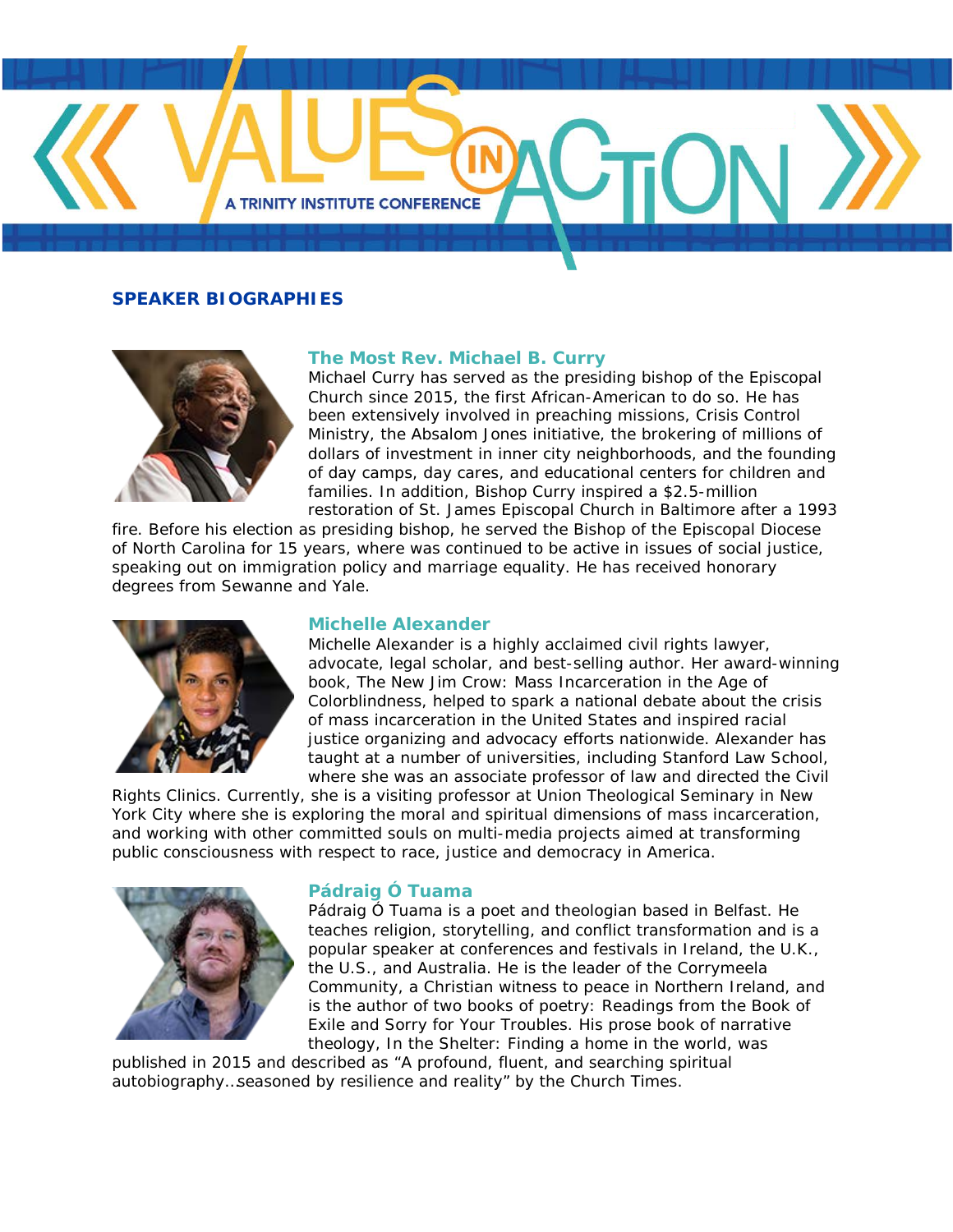

# **The Rev. Elizabeth M. Edman**

Liz Edman is an Episcopal priest, political strategist, and writer. She is author of Queer Virtue: What LGBTQ People Know About Life and Love and How It Can Revitalize Christianity (Beacon Press, 2016). She has lived and worked on the front lines of the most salient contemporary issues where religion meets sexuality, serving as an inner-city hospital chaplain to people with HIV/AIDS from 1989 to 1995 and helping craft political and communications strategies for marriage equality efforts. In 2017, she partnered

with Parity to create Glitter+Ash Wednesday, a project to increase the visibility of progressive, queer-positive Christians and to explore Christian liturgy through a queer lens. Her writing has been featured in Salon.com, The Advocate, LGBT Nation, and Religion News Service. She lives in New York.



# **Jose Antonio Vargas**

Jose Antonio Vargas is a Pulitzer Prize-winning journalist and filmmaker whose work centers on the changing American identity. He is the founder of Define American, a non-profit media and culture organization that seeks to elevate the conversation around immigration and citizenship in America. In June 2011, the New York Times Magazine published a groundbreaking essay he wrote in which he revealed and chronicled his life in America as an undocumented immigrant. He then wrote, produced, and

directed Documented, a documentary feature film on his undocumented experience. He has written for daily newspapers and national magazines, and was part of the team that won a Pulitzer Prize for covering the Virginia Tech massacre. He also directed the Emmynominated White People, which aired on MTV in 2015. In 2016, Vargas launched #EmergingUS, a multimedia news platform he conceived focusing on race, immigration, and the complexities of multiculturalism.



# **Deirdre Good**

Deirdre Good, Theologian in Residence at Trinity Church Wall Street, formerly served as Academic Dean at General Theological Seminary and Interim Associate Academic Dean at Drew Theological School. She was Professor of New Testament at General from 1986-2015, and prior to that served as the chair of the religion department at Agnes Scott College, as well as on the religious studies faculty at Valparaiso University. She is the author of many scholarly articles and the author and co-author of

numerous books, including Jesus' Family Values, Jesus the Meek King, and Mariam, the Magdalen, and the Mother. Her latest book, co-edited with Katie Day, Courage Beyond Fear: Strategies of Formation & Resistance, (to be published in 2018) focuses on upheavals in theological education particularly human costs and theological issues.



## **Adnan A Zulfiqar**

Adnan A. Zulfiqar is a legal scholar, educator, and strategist working on issues of criminal justice, Islamic law, and foreign policy. He is Assistant Professor of Law at Rutgers Law School, a Truman National Security Fellow and a member of the Urbane Development Collaborative. His scholarly writing focuses on revolution, war, and criminality, but he regularly provides media commentary on domestic and foreign policy matters. Zulfiqar